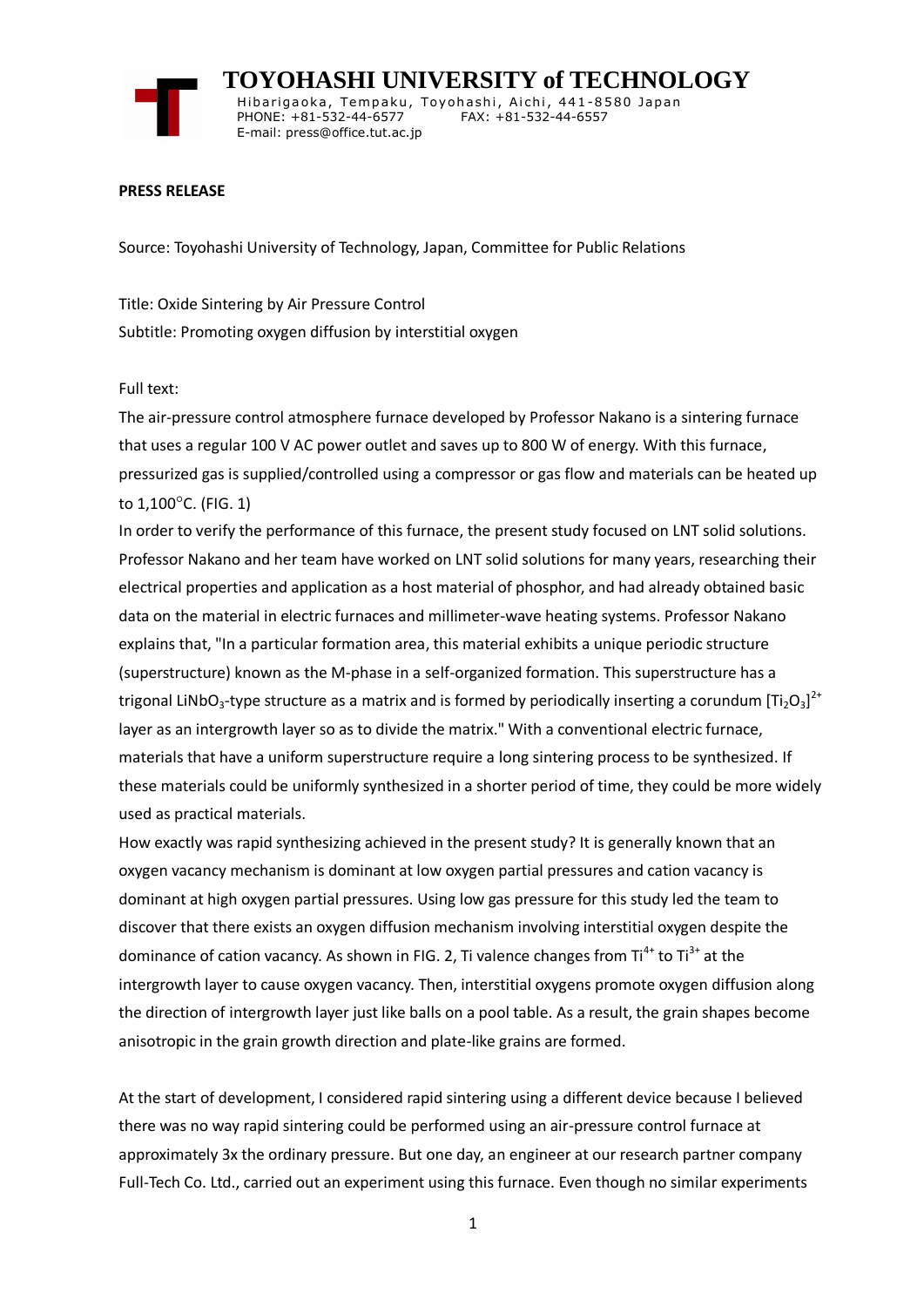## **TOYOHASHI UNIVERSITY of TECHNOLOGY**

Hibarigaoka, Tempaku, Toyohashi, Aichi, 441-8580 Japan PHONE: +81-532-44-6577 FAX: +81-532-44-6557 E-mail: press@office.tut.ac.jp

had been successful in the past, that particular experiment on that particular day produced a very even material. From then on, I started to conduct experiments in this air-pressure control furnace under various conditions to finally confirm a reduction in the sintering process. However, at the time, there were very few reports on successful material synthesis in such pressurized areas, and I spent three months sifting through publications to try and uncover the mechanism behind rapid sintering. It was then that I attended a conference at which one invited speaker talked about oxygen diffusion behavior at high temperatures, showing a video that explained their simulation results. The interstitial oxygen dispersed oxygen ions in a material when the material has oxygen vacancies much like balls on a pool table when struck. As soon as I saw that video, I put two and two together and realized that that was the mechanism behind rapid sintering.

Currently, we are looking to apply this technology to other materials that take a long time to sinter in an air-pressure control atmosphere furnace.

This material can also be used as a material for products in different fields such as optical communication devices, various sensors and LEDs.

This work was partially supported by a Grant-in-Aid for Scientific Research (c) No. 16K06721 (Hiromi Nakano) by the Japan Society for the Promotion of Science.

Reference

Hiromi Nakano, Konatsu Kamimoto, Takahisa Yamamoto, Yoshio Furuta, "Rapid Sintering of Li<sub>2</sub>O-Nb<sub>2</sub>O<sub>5</sub>-TiO<sub>2</sub> Solid Solution by air pressure control and clarification of its mechanism", Materials, (2018), 11, 987, doi:10.3390/ma11060987

Further information Toyohashi University of Technology 1-1 Hibarigaoka, Tempaku, Toyohashi, Aichi Prefecture, 441-8580, JAPAN Inquiries: Committee for Public Relations E-mail: press@office.tut.ac.jp

Toyohashi University of Technology founded in 1976 as a National University of Japan is a research institute in the fields of mechanical engineering, advanced electronics, information sciences, life sciences, and architecture.

Website[: https://www.tut.ac.jp/english/](https://www.tut.ac.jp/english/)